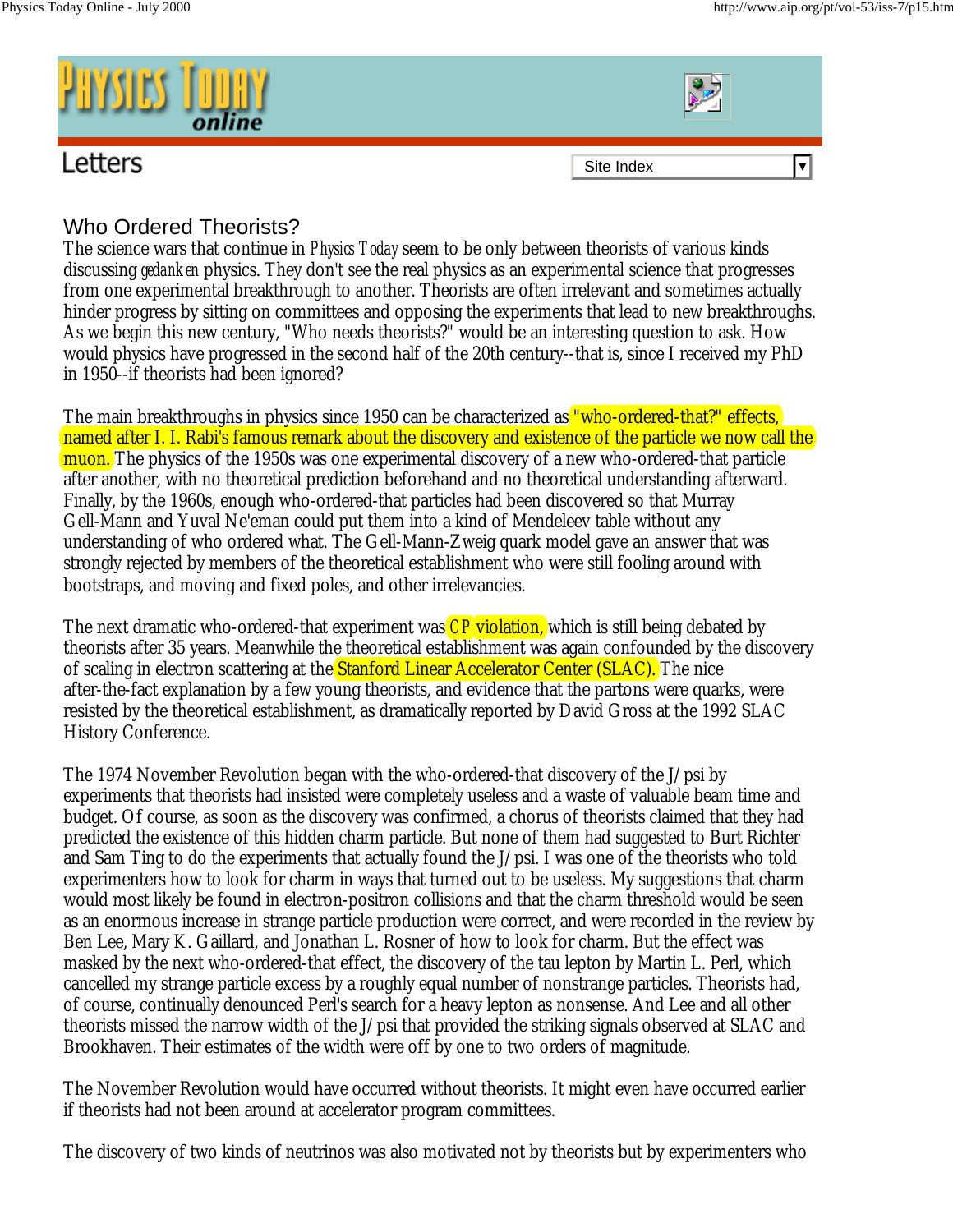noticed the possibility of creating a neutrino beam at an accelerator. Then they actually did it--without help from theorists--and found that there were two neutrinos.

By this time enough experimental data had been accumulated so that the theorists could begin to make sense of them. Now we have the Standard Model. But the Standard Model did not result from great theoretical or philosophical visions. It arose from a succession of who-ordered-that and other pioneering experiments that defied the theorists until there were enough data to enable an after-the-fact analysis that would lead the theorists in the right direction.

I have no patience with social scientists, historians, and philosophers who insist that the "scientific method" is doing experiments to check somebody's theory. The best physics I have known was done by experimenters who ignored theorists completely and used their own intuitions to explore new domains where no one had looked before. No theorists had told them where and how to look.

What guides their explorations? How do they choose where to look? How do they know when to persevere despite continuous failure to find anything new? How do they know when to drop an unproductive line and move on, rather than obstinately pursuing a dead end? These are the questions I should like to see social scientists, historians, and philosophers investigate.

**Harry J. Lipkin**

*Weizmann Institute of Science Rehovot, Israel*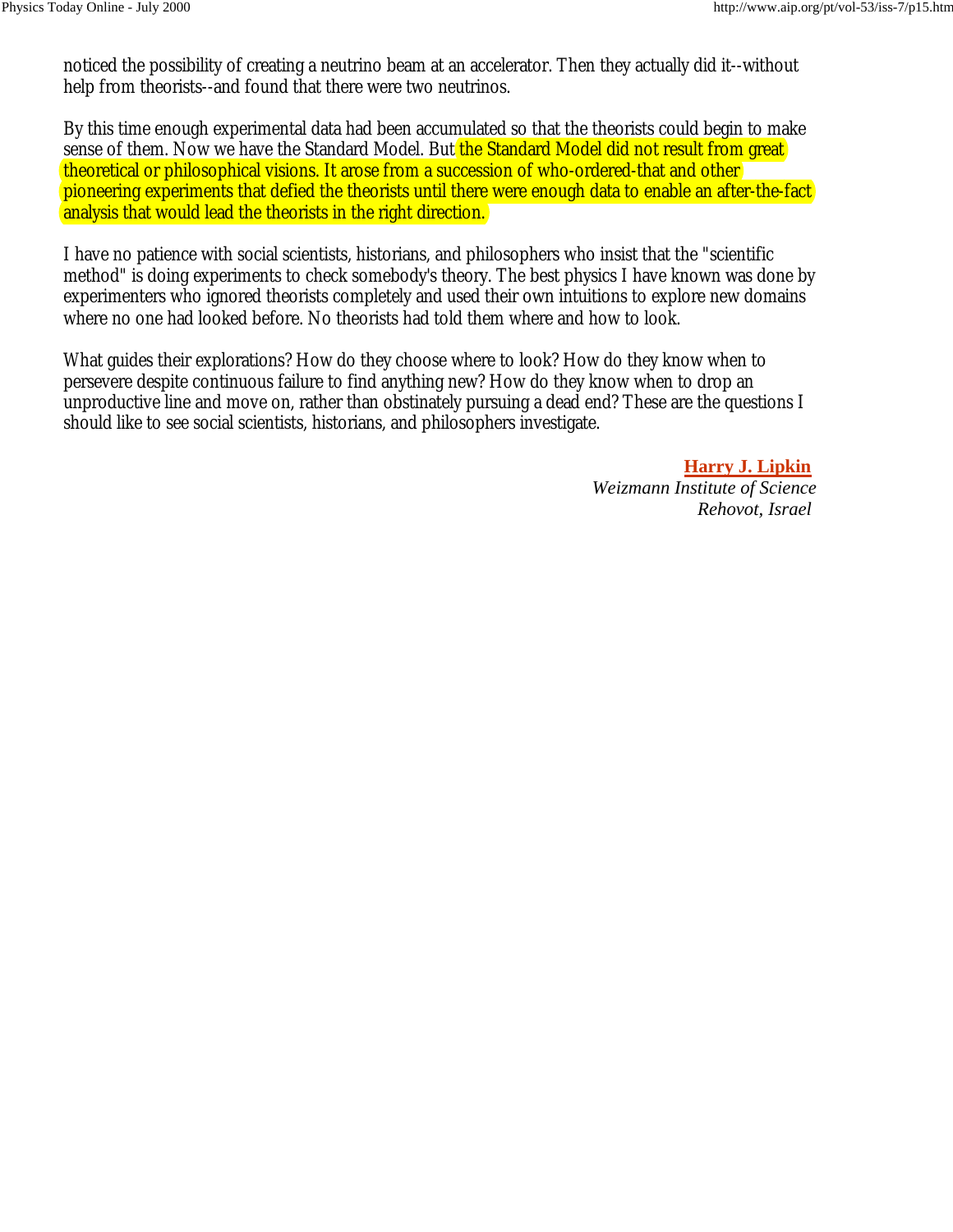$|\bm{\mathrm{v}}|$ 



Letters

Physics Update Letters Search & Discovery Issues & Events Books New Products We Hear That Obituaries

**Back to Table of Contents**

**January Letters:**

Theory, Phenomenology, and 'Who Ordered That?' (Part 1)

Part 2: Lipkin **Replies** 

**Electronic** Publishing Steps Up the Pace (Part 1)

Part 2: Langer Replies

Flexible Polymers Also Counterattract

The Trouble with **Superlatives** 

**Corrections** 

## Theory, Phenomenology, and 'Who Ordered That?'

Harry J. Lipkin (Physics Today, July 2000, page 15) writes that, on the basis of the past 50 years, scientific progress did not primarily result from experiments designed to check theory. Looking back at the same period, I strongly disagree.

The most exciting results immediately following World War II were the precision atomic experiments verifying the renormalized quantum electrodynamics of Richard Feynman and Julian S. Schwinger. Enrico Fermi's theory of the weak interaction incorporating Wolfgang Pauli's neutrino hypothesis predicted the interactions of neutrinos. The famous experiment of Clyde Cowen and Frederick Reines in 1956 was designed exactly to verify this prediction.

Hints from kaon decays led Tsung-Dao Lee and Chen Ning Yang to propose that parity was violated in the weak interaction. This idea led directly to the experiment of C. S. Wu, which showed the asymmetry of the emitted electrons from the decay of a polarized nucleus. Immediately thereafter, the V - A theory was formulated by Feynman and Murray Gell-Mann, and Robert E. Marshak and E. C. G. Sudarshan; a whole series of experiments that followed verified this theory, particularly precision experiments on muon decay.

Although the V - A theory was successful, except for the mystery of charge conjugation-parity (*CP*) violation, it was theoretically unsatisfactory because of its divergence problem. Steven Weinberg and Abdus Salam were then led to propose the spontaneously broken gauge theory. To check this, an experimental search for the predicted neutral currents in neutrino reactions was carried out, which led to the provisional acceptance of the theory.

Proving that theory required detection of the W and Z bosons, which in turn required construction of the proton collider at CERN. The theory was precision-tested by electron-positron colliders built specifically for this purpose: the Large Electron Positron Collider (LEP) at CERN and the Stanford Linear Collider at SLAC.

As a result of many experiments, we now have a Standard Model that describes nearly all observed elementary particle phenomena in terms of a Hamiltonian that can be written on one line. Current experiments at B-meson factories are designed to test whether this theory also explains *CP* violation.

Site Index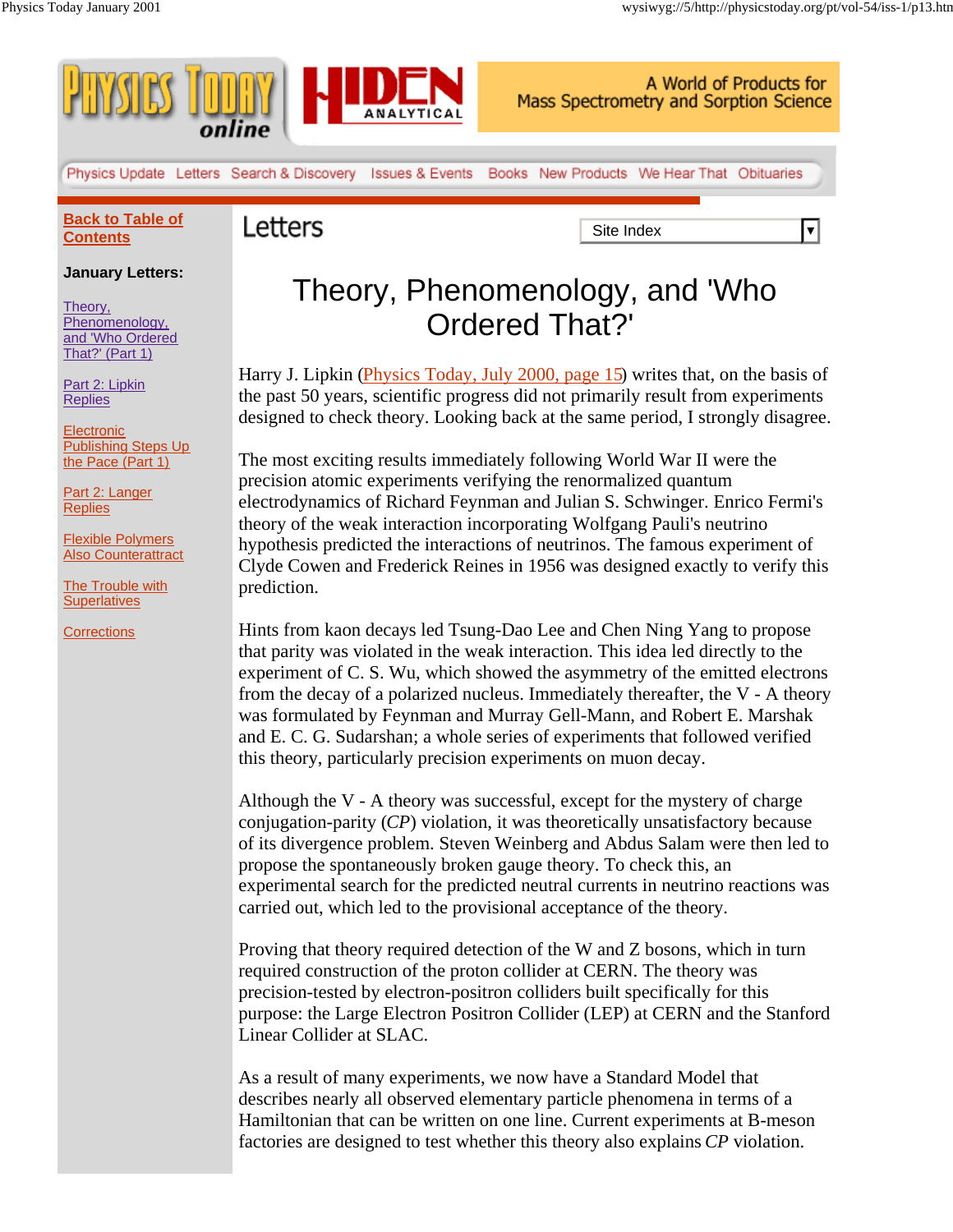We do not have a theory of everything, although some of my colleagues dream of one. When new domains of energy are explored, we will not be surprised to discover that there are things in the heavens and on Earth that are not described by our present theory. Our goal, then, must be to find a more encompassing theory and design experiments to fully test it. That, I believe, is the scientific method.

#### **Lincoln Wolfenstein**

*(lincoln@cmuhep2.phys.cmu.edu) Carnegie Mellon University Pittsburgh, Pennsylvania*

In his letter, Harry J. Lipkin says, essentially, that no fundamentally new theory in physics has emerged for the past 50 years. Many physicists will disagree.

A specific exception to Lipkin's premise can be found in the Yang-Mills theory of 1954 as an extension of Maxwell's equations. The theoretical Standard Model that Lipkin describes as hindsight is based on Yang-Mills particles (gluons; see Frank Wilczek, Physics Today, August 2000, page 22), in conjunction with symmetry breaking mechanisms. The past 50 years of particle physics might then be seen as an experimental search into the validity of Yang-Mills theory and its renormalization. Furthermore, Lipkin's examples of great accomplishments in experimental physics were all taken from particle physics. The debate hardly stops with particles.

Having described such experiments, Lipkin then confuses theory with serendipity. Everyone knows that serendipity ("who-ordered-that") is an unstated part of any exploration initiative that searches where no one has looked before. NASA addresses it, sometimes explicitly. However, it is rarely stated because taxpayers don't like to fund it.

Physics is a model or paradigm where theory and experiment must work together. It is a search for understanding. A prominent goal is completeness and consistency, which is where theory plays its role. Theory is also important because it defines what is "observable" and what is "unobservable." The observable is where experimentalists find fame and fortune. The unobservable includes such things as axioms, boundary conditions, postulates in relativity, and Hilbert space. Take the most important concept in wave mechanics, the wavefunction ψ. It is unobservable. Is Lipkin looking for that experimentally?

The unobservable part of physics, the part that experimentalists can never measure, is fundamental to completeness. In a sense, it is metaphysics. Without it and the theorists who define it, Lipkin's world would be incomplete and inconsistent.

#### **Thomas Wilson**

*(twilson@ems.jsc.nasa.gov) NASA, Houston, Texas*

Harry J. Lipkin forgets or disparages the important role of theorists in some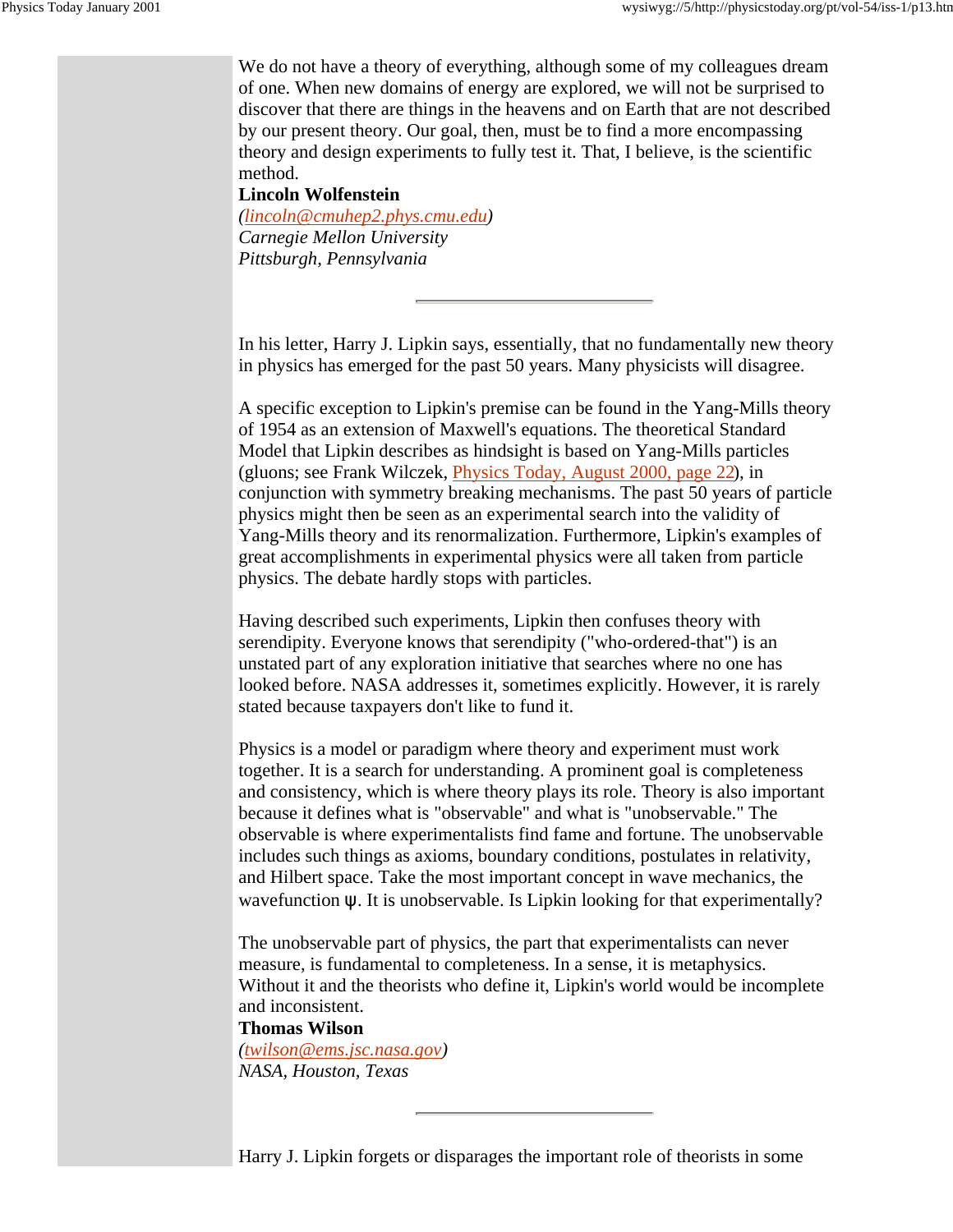crucial experiments in modern particle physics. Unfortunately, such an ahistorical view by a well-known particle physicist feeds into the present misunderstanding of science in some segments of academia, and should not be left uncorrected.

Lipkin asks, "How would physics have progressed in the second half of the 20th century . . . if theorists had been ignored?" and gives as one of his "who-ordered-that" experiments the discovery of charge conjugation-parity (*CP*) violation in neutral K decays. But in his Nobel Prize acceptance speech, Val Fitch said, "It is difficult to give a better example of the mutually complementary roles of theory and experiment than in telling the story of the neutral K meson," which culminated in the discovery of  $\mathbb{CP}$  violation.<sup>1</sup> In fact, one of the main aims of this experiment was to test the theoretical proposal of Lev Landau and others that *CP* is conserved in the weak interactions.

"The theoretical establishment was again confounded by the discovery of scaling," Lipkin continues. This is correct, but he fails to point out that this discovery was made possible because a theorist, James D. Bjorken, suggested plotting the inelastic electron scattering data using a scaling variable that he had introduced earlier on.<sup>2</sup>

Lipkin also claims that "the discovery of two kinds of neutrinos was also motivated not by theorists," but this is incorrect. The search for a second neutrino was motivated by a theoretical puzzle that was first pointed out by theorist Gerald Feinberg: The muon does not decay into an electron and a gamma ray as expected from a single neutrino hypothesis.<sup>3</sup> Subsequently, theorists predicted the existence of a third neutrino, the tau neutrino, which apparently has now been observed at Fermilab. Indeed, the only example given by Lipkin in which theoretical guidance did not play a direct role was the unexpected discovery of the J/psi. There are other such examples, notably Martin Perl's discovery of the tau lepton, $4$  but their existence does not support Lipkin's broad generalization that "theorists are often irrelevant."

Seeking the answer to Lipkin's question, "What guides their [experimenters'] explorations?" one needs to look no further than the accounts given by the discoverers themselves, who invariably acknowledged the important contribution of theorists.1-4

#### **References**

1. V. L. Fitch, in *Nobel Lectures,* World Scientific, Singapore (1992), p. 594. 2. H. W. Kendall, in *Nobel Lectures,* World Scientific, Singapore (1992), p. 694.

3. M. Schwartz, in *Nobel Lectures,* World Scientific, Singapore (1992), p. 469. 4. M. Perl, in *The Rise of the Standard Model,* L. Hoddeson, L. Brown, M. Riordan, M. Dresden, eds., Cambridge U. Press, New York (1997) p. 79.

#### **Michael Nauenberg**

*(michael@mike.ucsc.edu) University of California, Santa Cruz*

The issue of Physics Today with Harry Lipkin's provocative letter, "Who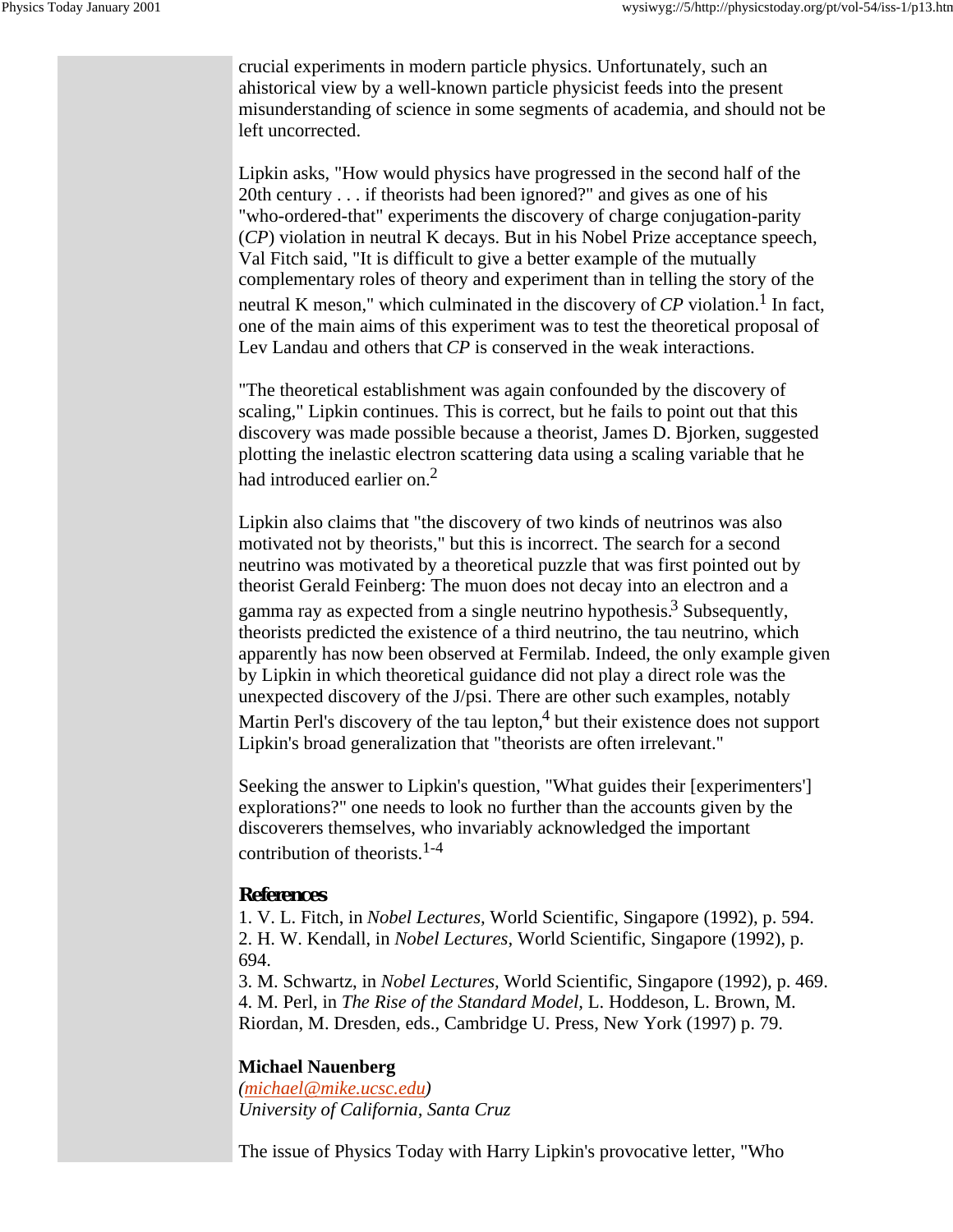Ordered Theorists?" arrived by chance at the time I was reading Brian Greene's *The Elegant Universe: Superstrings, Hidden Dimensions, and the Quest for the Ultimate Theory* (Vintage Books, 2000) in which the author tells of the promise and excitement of string theory. Reading such dissimilar views about theory and experiment induces me to comment on an older theorist-experimentalist matter that Greene brings up in his survey of pre-string physics. He states: ". . . Maxwell's theory showed, quite unexpectedly, that electromagnetic disturbances travel at [the speed of light]" (p 24).

This statement about electromagnetic waves falling out of theory is exactly as it was presented to me nearly 50 years ago, and seems to me to be nearly universal, so there is no reason to criticize Greene for it. Yet the facts are just the opposite. Maxwell knew that his equations had to produce wave-like solutions because in 1856, W. Weber and F. Kohlrausch<sup>1</sup> had measured the ratio of electrostatic to electromagnetic units, a quantity known from dimensional analysis to be a velocity, and had found it equal to the velocity of light. In the experiment, a Leyden jar of known charge capacity had had its potential determined by an electrometer, thereby establishing its charge in electrostatic units; it was then discharged through a ballistic galvanometer calibrated in magnetic units.

Michael Faraday had shown a bit earlier that polarized light was affected by magnetism, furnishing a hint that light and magnetism were related, but this new result went far beyond a hint. Its significance was hardly lost on Maxwell, who wrote, "We can scarcely avoid the inference that light consists in the transverse undulations of the same medium which is the cause of electric and magnetic phenomena."2 His manipulation of the equations that described the laws of Gauss, Faraday, and Ampere had a definite goal, one that forced the bold assumption he made.

Books on electricity for the last decades of the 19th century referred frequently to the Weber and Kohlrausch experiment, which was often reproduced as experimental techniques improved, but when electricity and magnetism began to be taught as derivative from Maxwell's equations, the significance of the experiment was lost and the implication grew that it was all the consequence of a desire for symmetry. The replacement of gaussian by SI units removed *c* from its rightful place, and the trip to the memory hole was complete.

#### **References**

1. See J. C. Maxwell, *A Treatise on Electricity and Magnetism*, (article 771). Oxford, England, Clarendon Press (1892).

2. C. W. F. Everitt, *James Clerk Maxwell: Physical and Natural Philosopher*, New York, Scribner's (1975) p. 99.

#### **Louis Brown**

*(brown@dtm.ciw.edu) Carnegie Institution of Washington Washington, DC*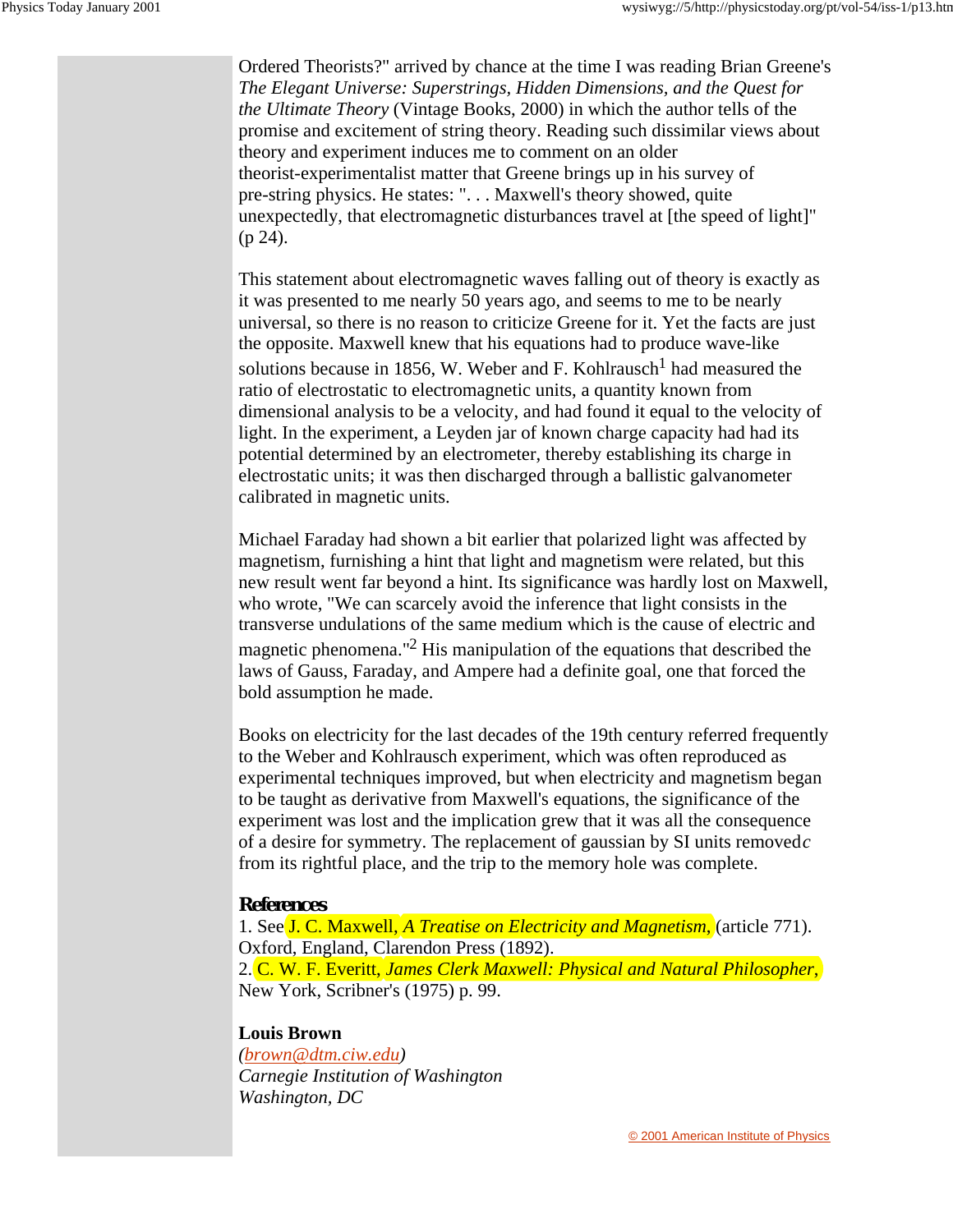

**January Letters:**

Theory, Phenomenology, and 'Who Ordered That?' (Part 1)

Part 2: Lipkin **Replies** 

**Electronic** Publishing Steps Up the Pace (Part 1)

Part 2: Langer Replies

Flexible Polymers Also Counterattract

The Trouble with **Superlatives** 

**Corrections** 

# Lipkin replies:

The Dirac equation marked the end of an era when the trail to new physics was blazed by theorists. It was followed by a new era during which trails were blazed by experimenters, with theorists trying to explain puzzling "who-ordered- that" results: beginning with the puzzling number 137, the anomalous magnetic moments of the proton and neutron, and the discovery that the muon did not behave like Hideki Yukawa's meson. Another era began many years later with the discovery of neutral currents, charm, and the rise of the Standard Model.

My letter referred to the period between the Dirac equation and the rise of the Standard Model. I therefore do not discuss other periods. However, I note that the conclusion that matter is not continuous but consists of atoms and molecules was settled once and for all because of the extraordinary agreement in the values of Avogadro's number obtained by many different experimental methods.<sup>1</sup> Scientific progress did not result from experiments designed to check theory.

P. A. M. Dirac's goal was to find a description of the electron consistent with both relativity and quantum mechanics. The unexpected spin-off was a remarkable combination of "who-ordered-that" theoretical consequences: the spin and magnetic moment of the electron, the existence of the positron, and all the correct descriptions of electron-positron annihilation and pair creation.

No theorist has since found anything comparable to the Dirac equation. Remarkable and even great theoretical achievements cited in this set of letters are simply not in the same league.

At Princeton University in 1946, I saw all the great theorists--you name them, they were there--completely at a loss about the infinities that plagued quantum electrodynamics (QED). Niels Bohr insisted that quantum mechanics applied only at the atomic scale. The new theory needed at the nuclear scale would be as different from QM as QM was different from Newtonian mechanics. David Bohm tried hard to find such a theory. But so far QM still holds far below the nuclear scale.

Then one great theorist, Willis Lamb, decided that new experimental input was needed, and measured the Lamb shift in an incredible tour de force. I remember the colloquium describing his plans and thinking that he was crazy. Nobody could make that complicated experiment work. But he did. The